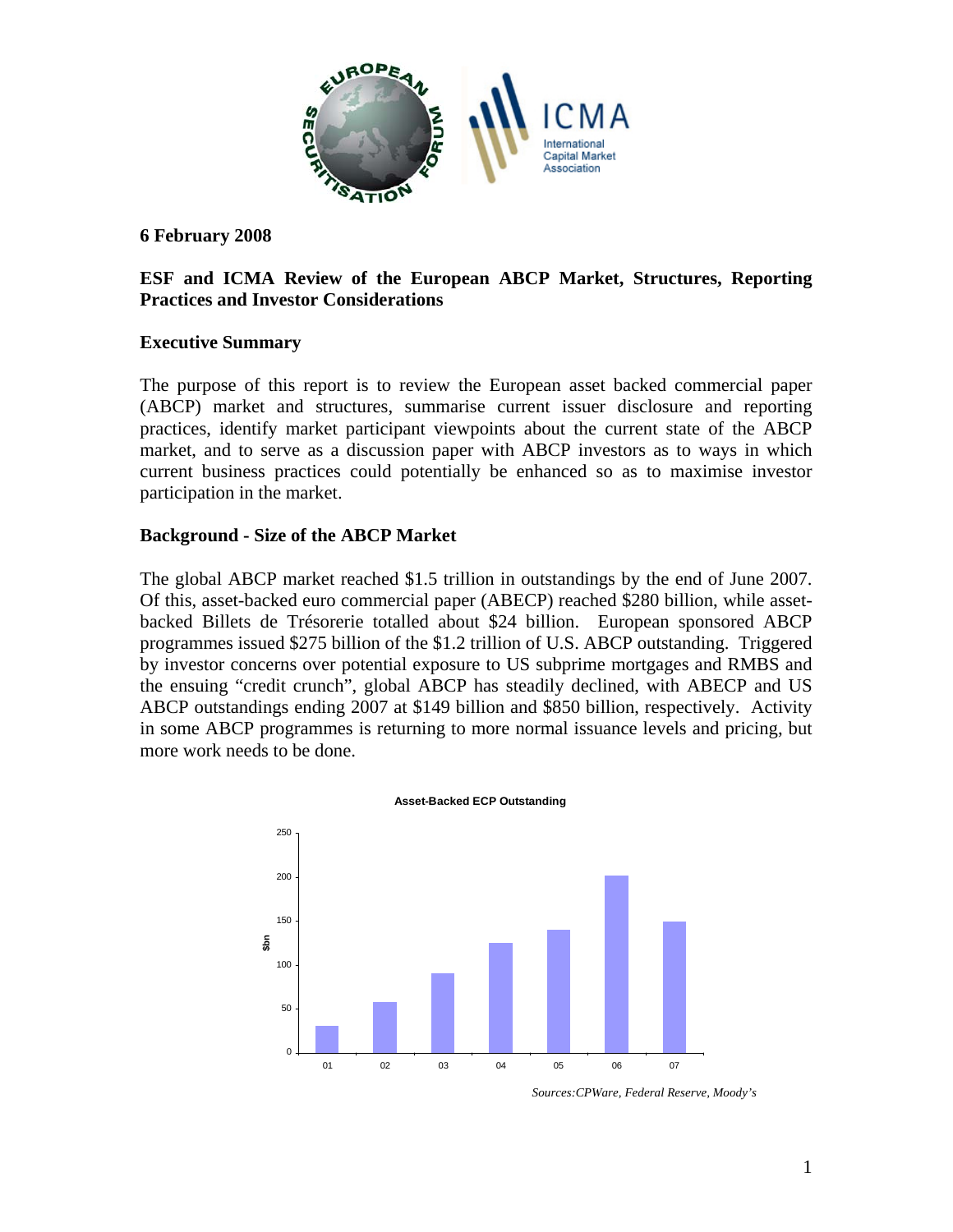

# **Rationale and Benefits of the ABCP Market in Europe**

ABCP has benefits for both issuers and investors. In terms of benefits for issuers, these include cost-effective financing of both client-driven assets and securities investments; capital relief (in some cases) and capital-efficient financing; flexibility to fund in varying amounts and currencies to match current business volume needs, and also to provide short-term loan or securities warehouse financing prior to ABS term issuance. Issuers also benefit from having access to both European and US ABCP investor markets as well as a diversified investor base with high geographical and type differentiation.

Investor benefits include incremental spread over many corporate CP programmes, a wider investment product offering and diversification; the ability to invest in instruments with a defined purpose, structure, and strategy which can be analysed in detail if desired; a large amount of continuous supply; and flexible maturities. In Europe, more than fifty percent of European ABCP investors are money markets funds.



# **Types of ABCP Programmes**

*Data source: CPWare, 30/06/07* 

For the purposes of this report, we have defined seven basic types of ABCP programmes:

1. Multi-Seller Conduit: A Special Purpose Vehicle (SPV) that buys and holds financial assets from a variety of sellers. Multi-seller conduits are typically administered by a large highly rated commercial bank that establishes the vehicle to provide financing for a variety of bank clients. This programme relies on bank liquidity agreements to back-stop its maturing debt, and the liquidity facilities are typically sized to cover 100% of maturing ABCP. The obligation of the liquidity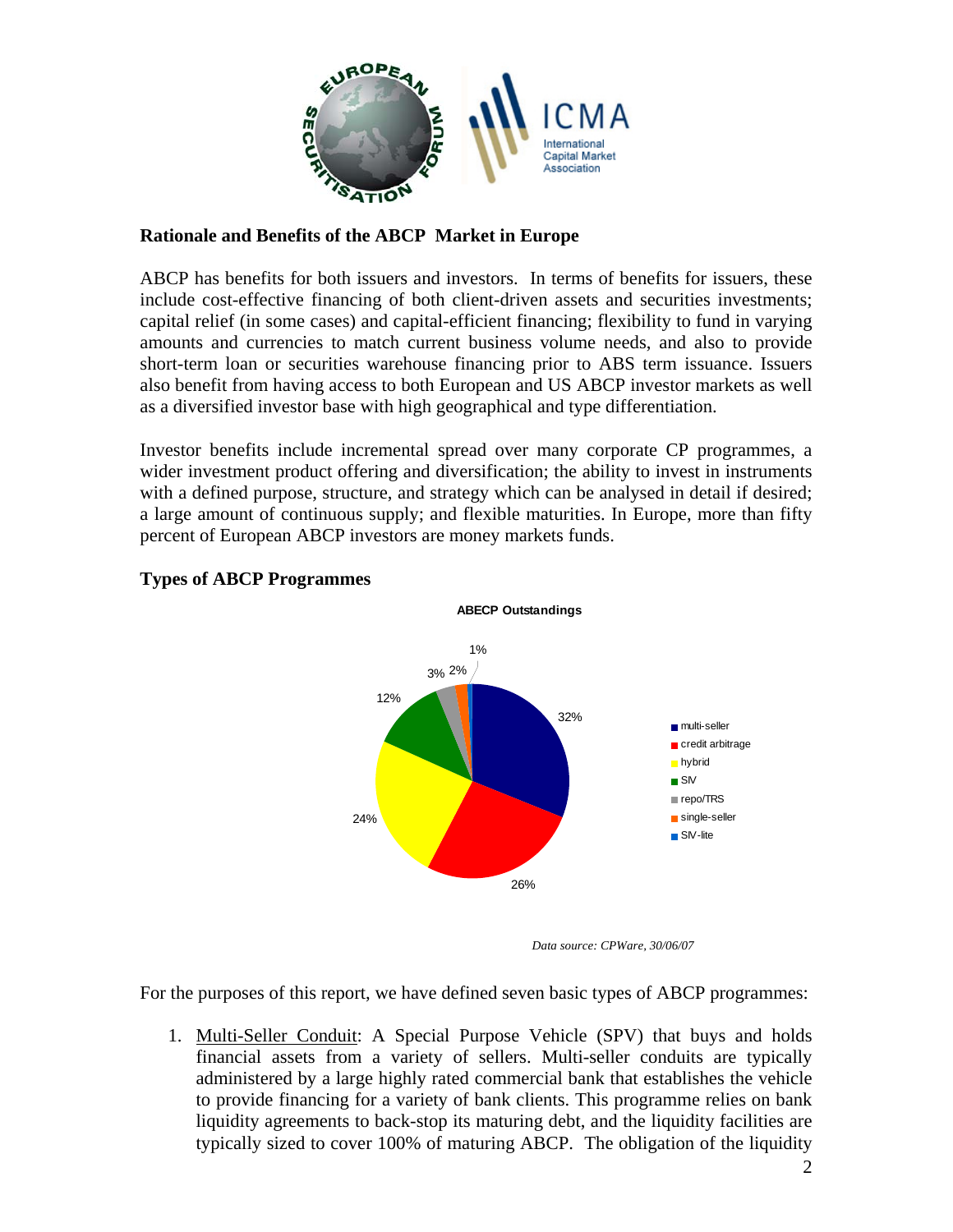

provider to fund is much more robust than in the Canadian market, although generally there is no requirement to fund defaulted assets. Most multi-seller conduits purchase a variety of asset types, but in some cases purchase only a single asset type, such as commercial mortgages. Most conduits have very little capital. Ratings of the ABCP are dependent on the ratings of the liquidity facility provider. Most programmes include programme-wide credit enhancement facilities to provide additional credit protection;

- 2. Single-Seller Conduit: An SPV that buys and holds financial assets from a single seller. These conduits are typically managed by a highly rated bank or an independent finance company and rely on bank liquidity agreements to back-stop its maturing debt, and the liquidity facilities are typically sized to cover 100% of maturing ABCP;
- 3. Credit or Securities Arbitrage Conduit: An SPV that allows administrators to finance highly rated securities (typically ABS) and other marketable debt. This programme relies on bank liquidity agreements to back-stop its maturing debt, and the liquidity facilities are typically sized to cover 100% of maturing debt. A small subsection of this sector, which is typically less than 1% of the market, is "black box", whereby the investor receives limited or no information on the assets and must rely on 100% support from a total return swap or other backing provided by a highly rated financial institution;
- 4. Hybrid Conduit: SPV that combines elements of multi-seller and credit arbitrage conduits. Typically these vehicles will own both receivables/loans, as well as securities. The liquidity facilities are typically sized to cover 100% of maturing debt.
- 5. Repo/TRS Conduit: An SPV that funds highly rated financial institution assets through repo and total return swaps. Programme assets must mature before or at the same time as liabilities since there are no bank liquidity backstops.
- 6. Structured Investment Vehicle (SIV): Unlike conduits, SIVs have significant capital, which are typically called "capital notes". This capital is typically leveraged 10-15 times through CP and MTN issuance to buy a diversified portfolio of highly rated debt securities (mostly financial institution and ABS issues). Interest rate and FX risks are hedged. SIVs operate under a capital model, which determines the allowable mix of average asset rating and asset/liability gap. Strict compliance tests must be met weekly and daily. Bank liquidity facilities for the CP are much smaller than for conduits, typically sized at fewer than 15% of assets, due to the ability of the SIV to sell assets, assuming normal market conditions, to fund maturing CP.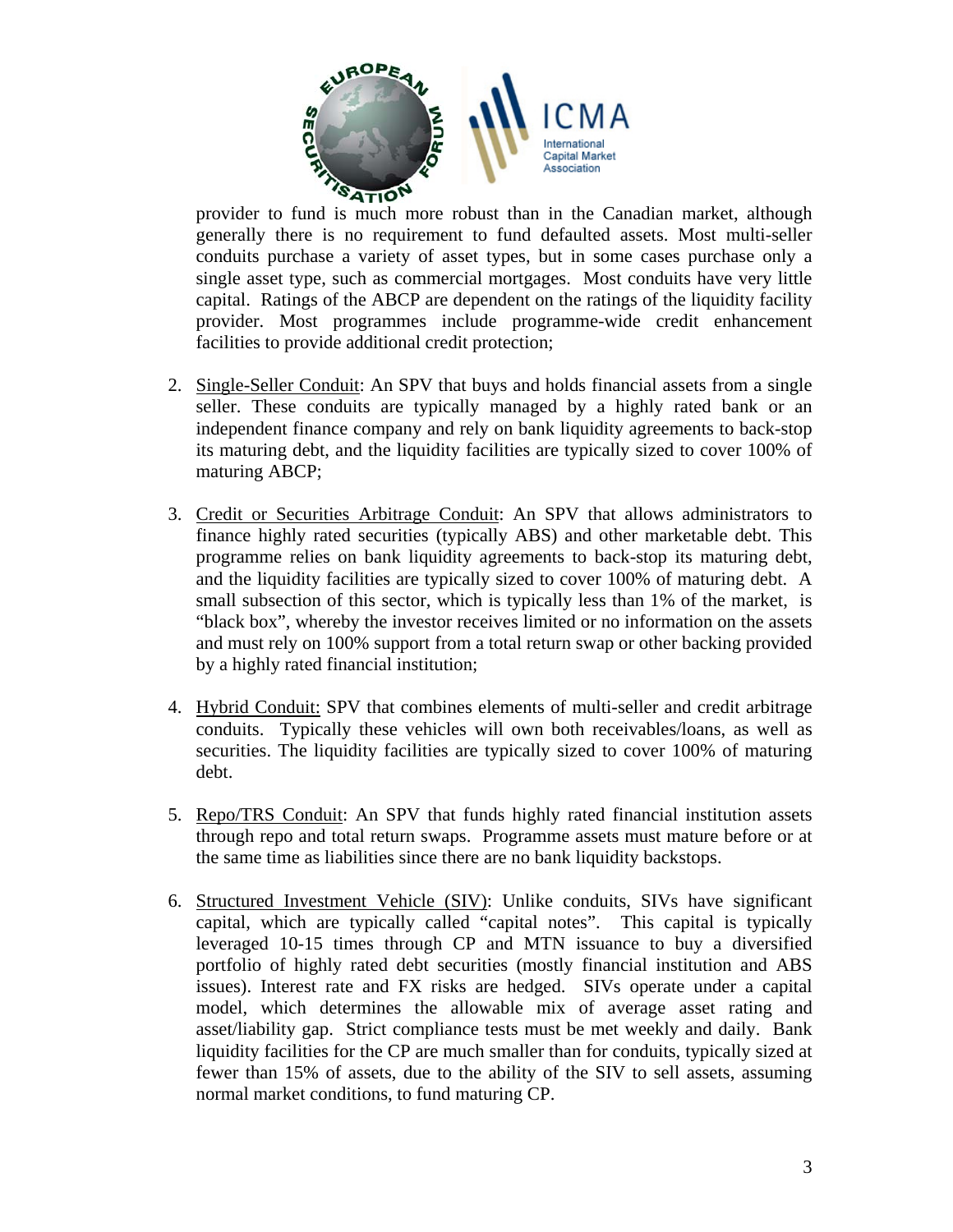

7. CDO Programmes or SIV-lites: A SIV-lite is a CDO where funding is provided through a combination of term notes and ABCP. These structures are also not fully covered by liquidity facilities.

#### **Primary Causes of Market Retrenchment**

As stated earlier, the drop in ABCP outstandings was triggered by investor concerns over potential exposure to US subprime mortgages and RMBS, and the ensuing "credit crunch". Over time, specific events and factors were of particular importance:

- 1) A few conduits had large ABS holdings that experienced large declines. When investors stopped rolling over ABCP, these conduits relied on backstop facilities which were too large for the banks providing them. While these banks received support to meet their obligations, investor confidence was damaged.
- 2) SIV-lites suffered declines on their portfolios given unprecedented volatility, which forced them into "work-out" mode. Similarly, declines in asset values forced a few SIVs into administration. This led to the loss of confidence of investors in "Market Value" structures, where programs have limited backstops and capital and may need to pay back non-rolling CP through the sale of assets, regardless of market conditions.
- 3) Structures in other ABCP markets around the world unsettled investors, including different backstop liquidity agreements and single-seller extendible mortgage conduits.
- 4) Conservative short term investors are concerned with capital preservation more than returns. These investors are not paid to take risk and cannot tolerate losses. Short term investors exit markets in times of uncertainty.
- 5) Money market funds must be able to meet redemptions at all times. These funds have been concerned that their underlying investors – who are less knowledgeable about ABCP - might pull out funds given market events and headlines. As a result, funds have built large liquidity positions rather invest as usual.
- 6) As events unfolded, some investors realised their approval process was too rating agency-based, and stopped buying as they reviewed credit procedures and studied disclosure documents more thoroughly.
- 7) General concerns about the banking sector have caused investors to buy less bank-related product.

The market will confirm over time the structures that can withstand potential market stress, work to "re-calibrate" others, and reject a few altogether.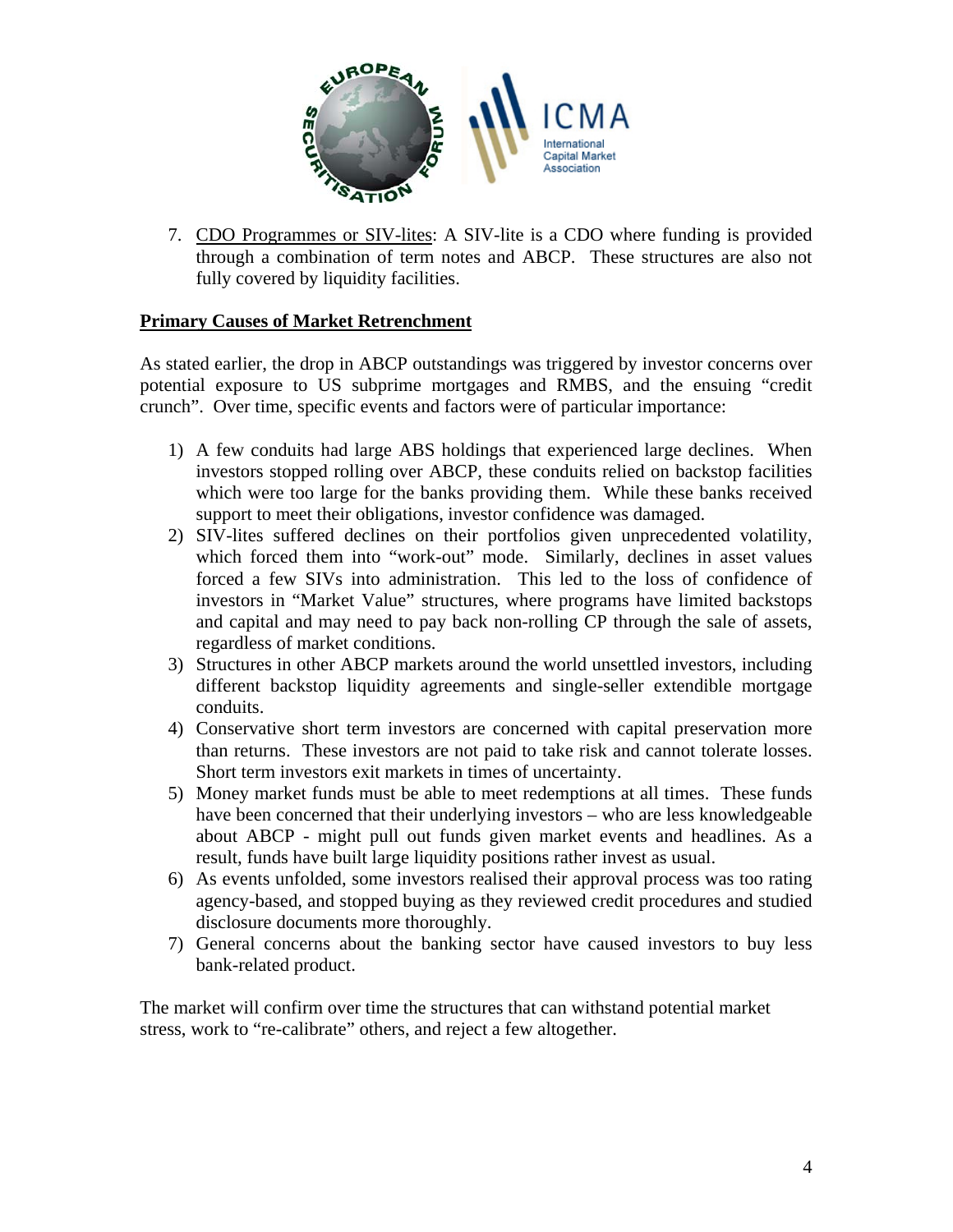

#### **Current Disclosure Practices and legal issues**

Investors typically rely primarily on four sources of information - information memorandums, rating agency reports, issuer presentations, and programme sponsorissued "pool reports" to make informed investment decisions.

- Information Memorandums: the primary marketing document of the programme, which includes issuer description, terms and conditions, form of notes, and selling restrictions. This document is normally made available only to actual and potential investors permitted under the selling restrictions, because the commercial paper is sold to institutional investors in the private placement market and usually is not listed on an exchange.
- Rating Agency Reports: Almost all major programmes have top ratings from at least two rating agencies in order to be marketable. To obtain top ratings, issuers must meet structural and credit standards, satisfy documentation requirements, and be subject to ongoing monitoring and surveillance. Once ratings are obtained, agencies produce "pre-sale" and "new issuance" reports describing programmes as well as regular ongoing reports.
- Investor Presentations: Most issuers prepare investor presentations outlining the structure of the programme including details on credit enhancement and liquidity facilities. Further, these could include detail on the sponsoring institution that manages the programme.
- Pool Reports: These reports, which are typically distributed on a monthly basis, broadly describe current assets and verify compliance with programme requirements. Pool reports are generally only made available to programme investors and potential investors, so as to safeguard sensitive client and competitive information. Typically, pool reports provide a significant amount of disclosure on the characteristics of the portfolio holdings. However, if requested and upon signing of a confidentiality agreement (in order to maintain required seller and receivable confidentiality), issuers may be able to provide detailed asset-by-asset level of portfolio holdings to investors. Pool reports are generally distributed to existing and potential investors by e-mail, but a few issuers utilise password-protected websites.

In addition to this information, most issuers and dealers are available to meet on a one on one basis with investors, and attend a variety of industry and rating agency workshops and conferences.

As ABCP conduits normally do not list their ABCP, they are not subject to the obligation under the Market Abuse Directive (MAD) to disclose price sensitive information to the public. However, the legal position is unclear as to disclosure obligations under the MAD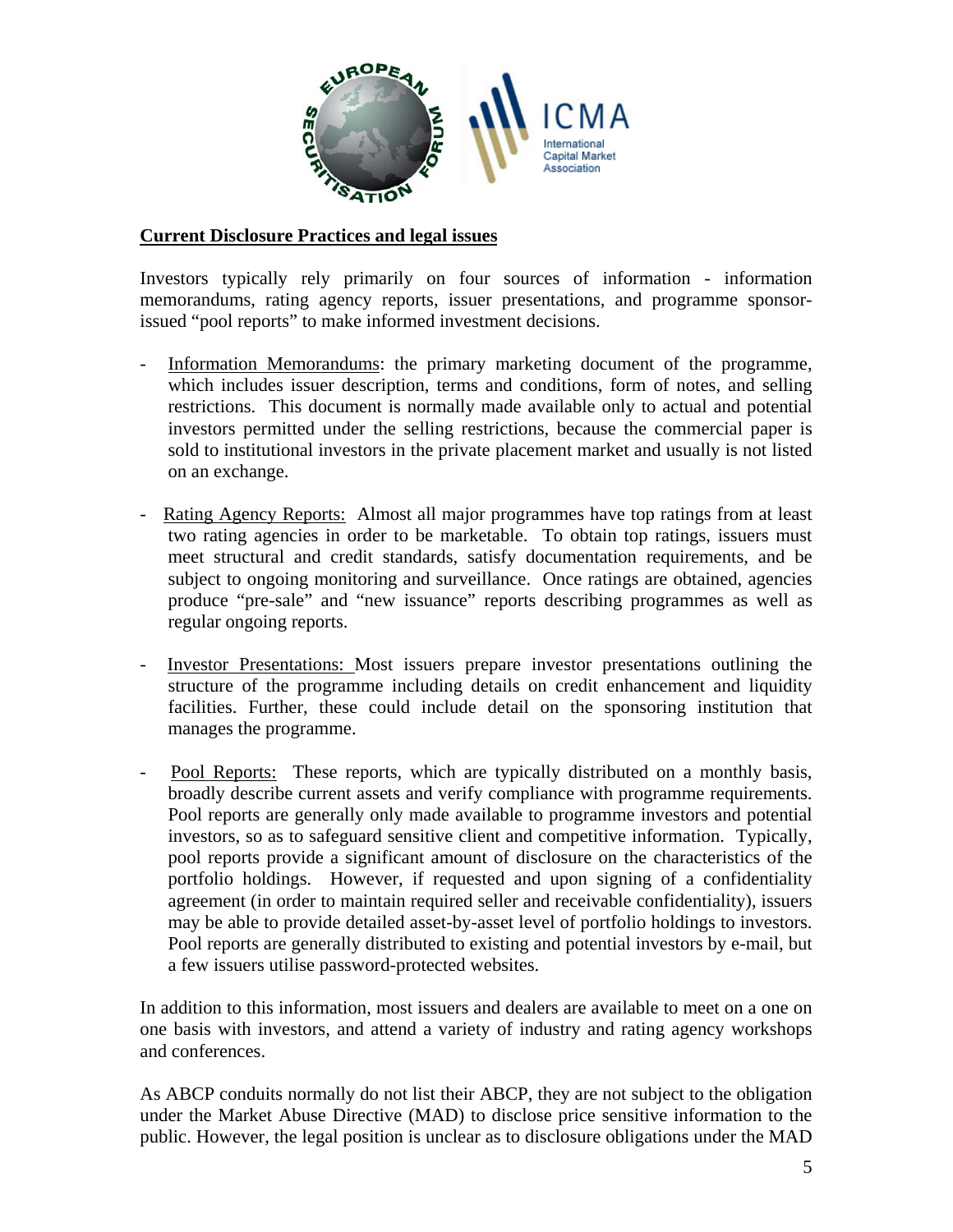

where an ABCP conduit or, more usually, an SIV has listed MTN tranches which are pari passu with or junior to the unlisted ABCP tranches in the waterfall of payments.

# **Study on ABECP Monthly Pool Report Data Supplied by Sector**

The ESF and ICMA analysed the monthly pool reports of a random sample of 56 of the 93 issuers (60%) with ABECP outstandings on 30 June 2007. These programmes represented \$171 billion of outstandings, or 62% of the European market. The appendix shows the percentage of programmes analysed by outstandings that report the various types of data, by ABECP sector.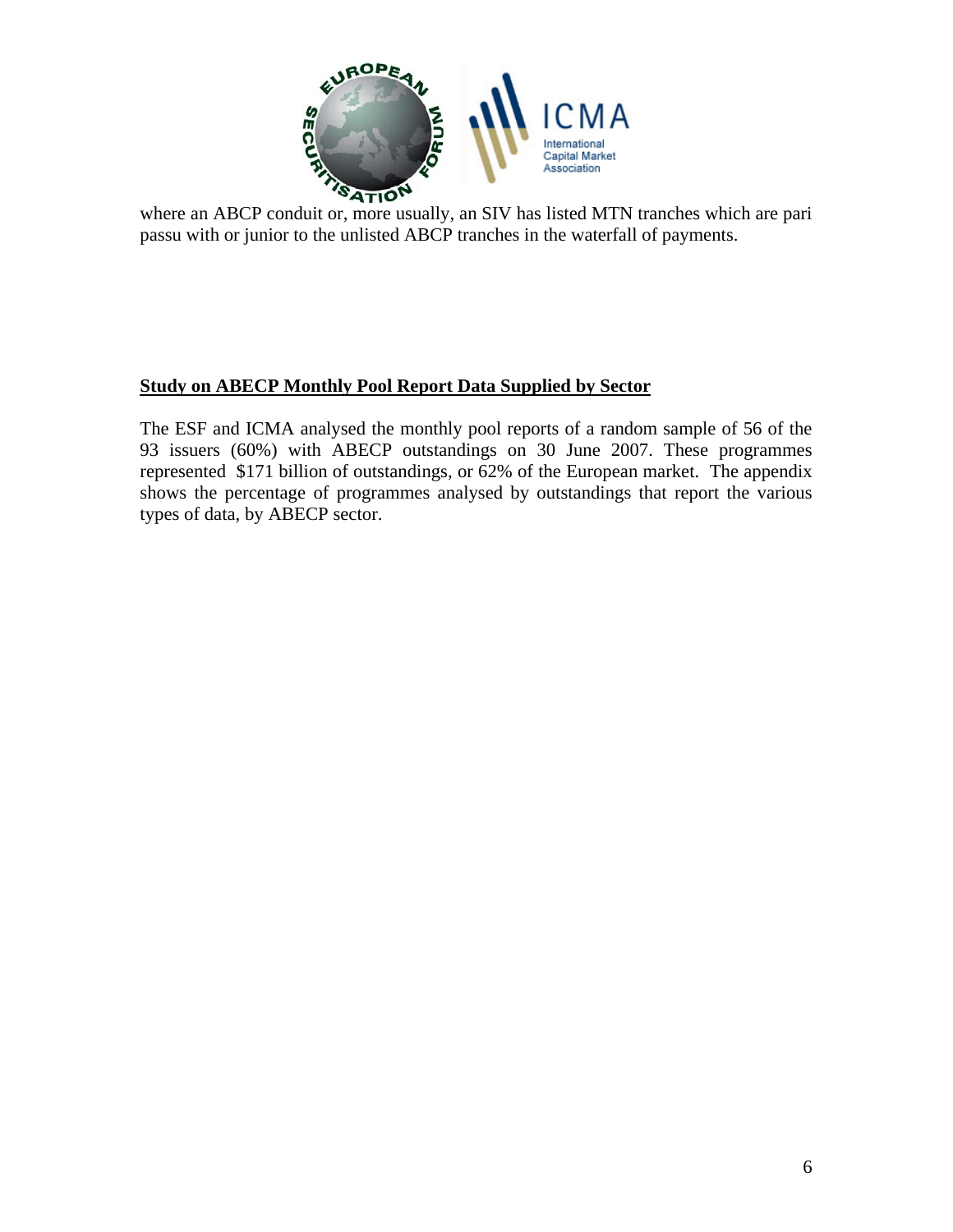

#### **ASSET-BACKED EURO COMMERCIAL PAPER MONTHLY POOL REPORT DATA SUPPLIED BY SECTOR**

*% Supplying Data by Outstandings*

| <b>Sector</b>        |                               | Programme   | <b>Liabilities</b>             |         |                 |                 | <b>Liquidity</b> |                | <b>Asset Breakdown</b> |                |                 |             |                    |              |                         |
|----------------------|-------------------------------|-------------|--------------------------------|---------|-----------------|-----------------|------------------|----------------|------------------------|----------------|-----------------|-------------|--------------------|--------------|-------------------------|
|                      | % mkt                         |             |                                | market  |                 | w avg           |                  |                |                        |                |                 |             | some<br>specific   | w avg        | large<br>exposures      |
|                      | Analysed<br>by<br>outstanding | Rating(2)   | <b>ABCP</b><br>Outstandings(3) | Type(4) | Leverage<br>(5) | Maturity<br>(6) | Providers(7)     | Enhancement(8) | Rating<br>(9)          | Sector<br>(10) | Country<br>(11) | Ccy<br>(12) | asset info<br>(13) | Term<br>(14) | to<br>monolines<br>(15) |
| $m + s$<br>seller(1) | 52                            | 60          | 90                             | 90      | n/a             | 40              | 100              | 80             | 80                     | 100            | 90              | 90          | 80                 | 30           | 40                      |
| credit arb           | 64                            | 33          | 89                             | 67      | n/a             | 33              | 78               | 50             | 78                     | 67             | 56              | 78          | 44                 | 22           | 56                      |
| hybrid               | 62                            | 80          | 100                            | 80      | n/a             | 20              | 100              | 100            | 100                    | 100            | 100             | 100         | 80                 | 40           | 80                      |
| SIV                  | 85                            | 0           | 100                            | 100     | 100             | 100             | 100              | 0              | 100                    | 100            | 100             | 100         | 0                  | 100          | 100                     |
| SIV-lite             | 50                            | $\mathbf 0$ | 100                            | 100     | 100             | 100             | 100              | 0              | 100                    | 100            | 100             | 100         | 0                  | 100          | 100                     |
| Repo/TRS             | 78                            | 0           | 100                            | 100     | n/a             | 100             | n/a              | n/a            | 100                    | 100            | 25              | 25          | 25                 | 25           |                         |

(1) "M+S" means multi and single seller conduits

(2) Percentage of the programmes that list the ratings of the programme

(3) Percentage of the programmes that disclose the amount of ABCP outstanding at the end of the period

(4) Breakdown of ABCP borrowing by market type (EU CP/US CP)

(5) Percentage that disclose the leverage ratio of the vehicle (relevant only to SIVs and SIV lites

(6) Percentage that disclose the weighted average maturity of ABCP liabilities

(7) Percentage that disclose the identity of the bank liquidity provider(s)

(8) Percentage that disclose the type and amount of credit enhancement available to the liquidity provider

(9) Percentage that provide breakdown of assets by rating (%)

(10) Percentage that provide breakdown of assets by sector (%)

(11) Percentage that provide breakdown of assets by country (%)

(12) Percentage that provide breakdown of assets by currency (%)

(13) Percentage that provide some specific information on each asset (e.g. type of asset; type, country, and/or rating of borrower; ISIN (%)

(14) Percentage that disclose the weighted average maturity of assets (%)

(15) Percentage that disclose large exposures (%)

\*\*Analysis of the monthly pool reports of 56 of the 93 issuers (60%) with ABECP outstandings on 30 June 2007. These programmes represented \$171 billion of outstandings, or 62% of the market.

*Source: Bank of America*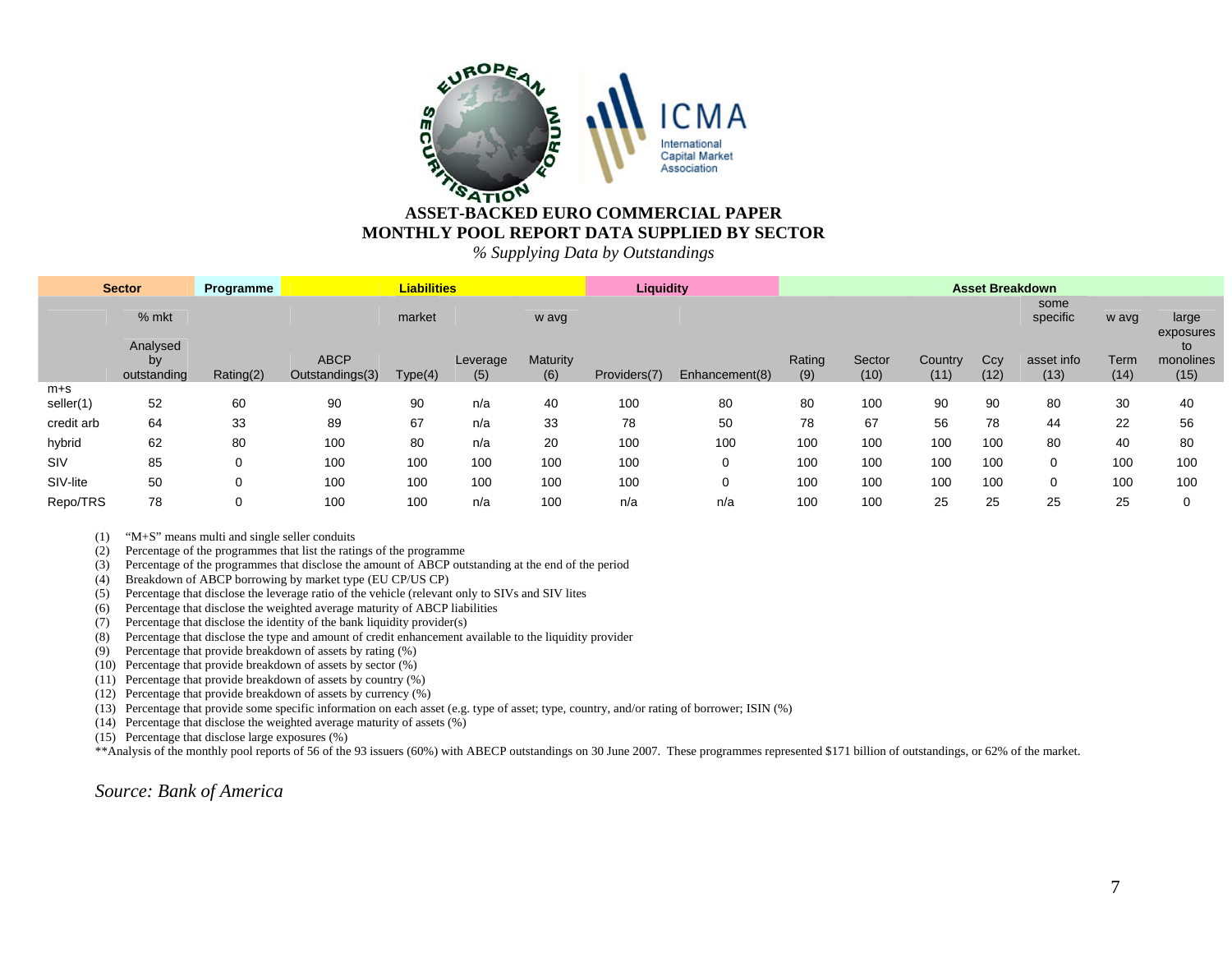

# **Market Participant Attitudes on Disclosure:**

The fifth annual Moody's and ICMA ABCP SIVs conference took place on 18 October 2007 in London. The event was attended by almost 500 market participants. The main results of electronic polls of participants conducted at the conference can be summarised as follows:

- $\bullet$ The decline in ABCP outstanding is mainly due to uncertainty in the credit and money markets;
- $\bullet$  Information memos, pool and rating agency reports, investors presentations could use some refinement for investors to make an informed decision on ABCP investments;
- The exit from the market of certain types of ABCP programmes should help restore investor confidence. Issuer disclosure has been thought largely to be adequate, although discussion with investors over enhancements has been and will continue to be welcome;
- $\bullet$ Additional regulation is the least likely to assist in the return of investor confidence.

Electronic polls of the audience during the plenary sessions (233 participants: investors 28%, issuers 23%, dealers 18%, other 31%) yielded the following: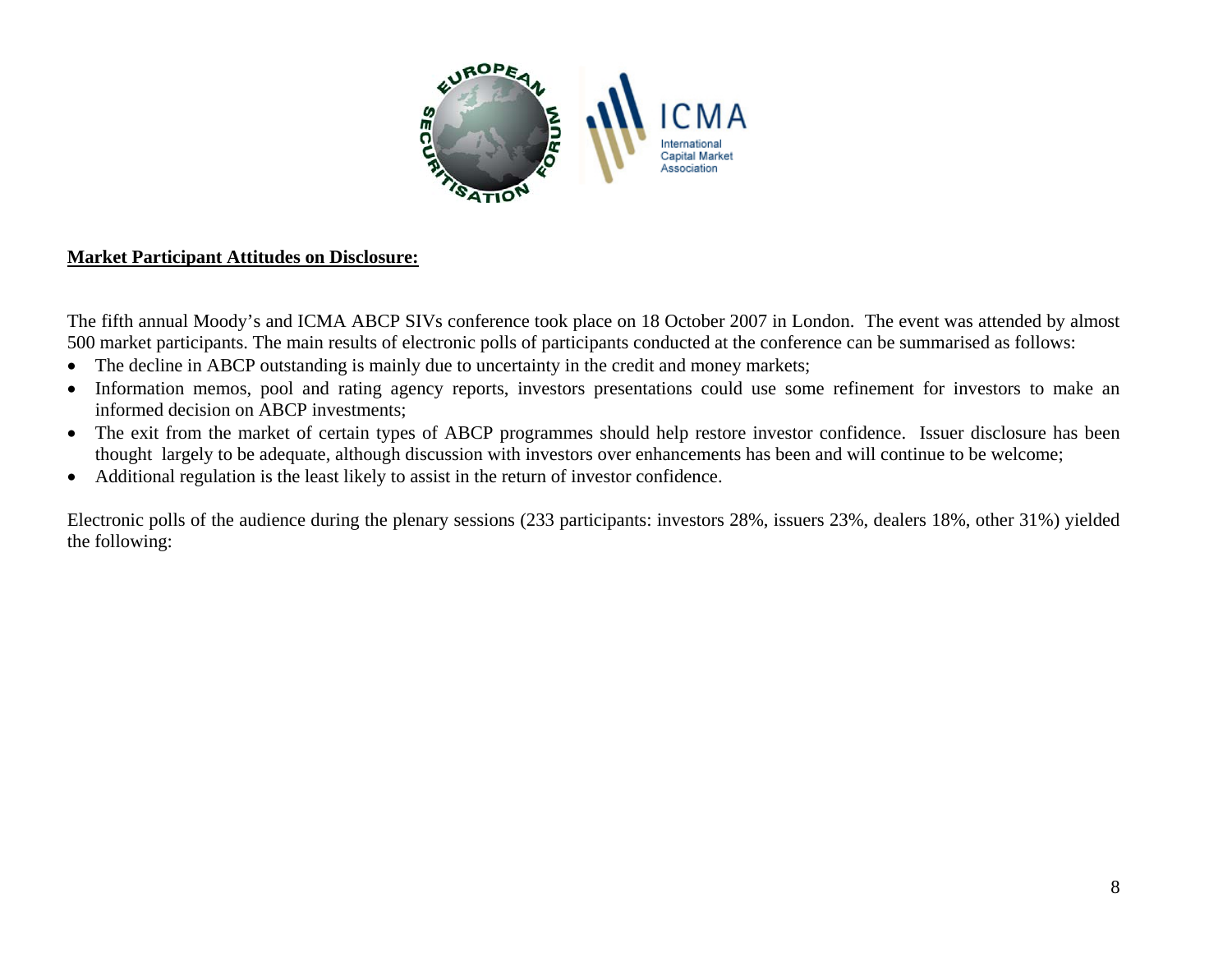

# **outstandings?**

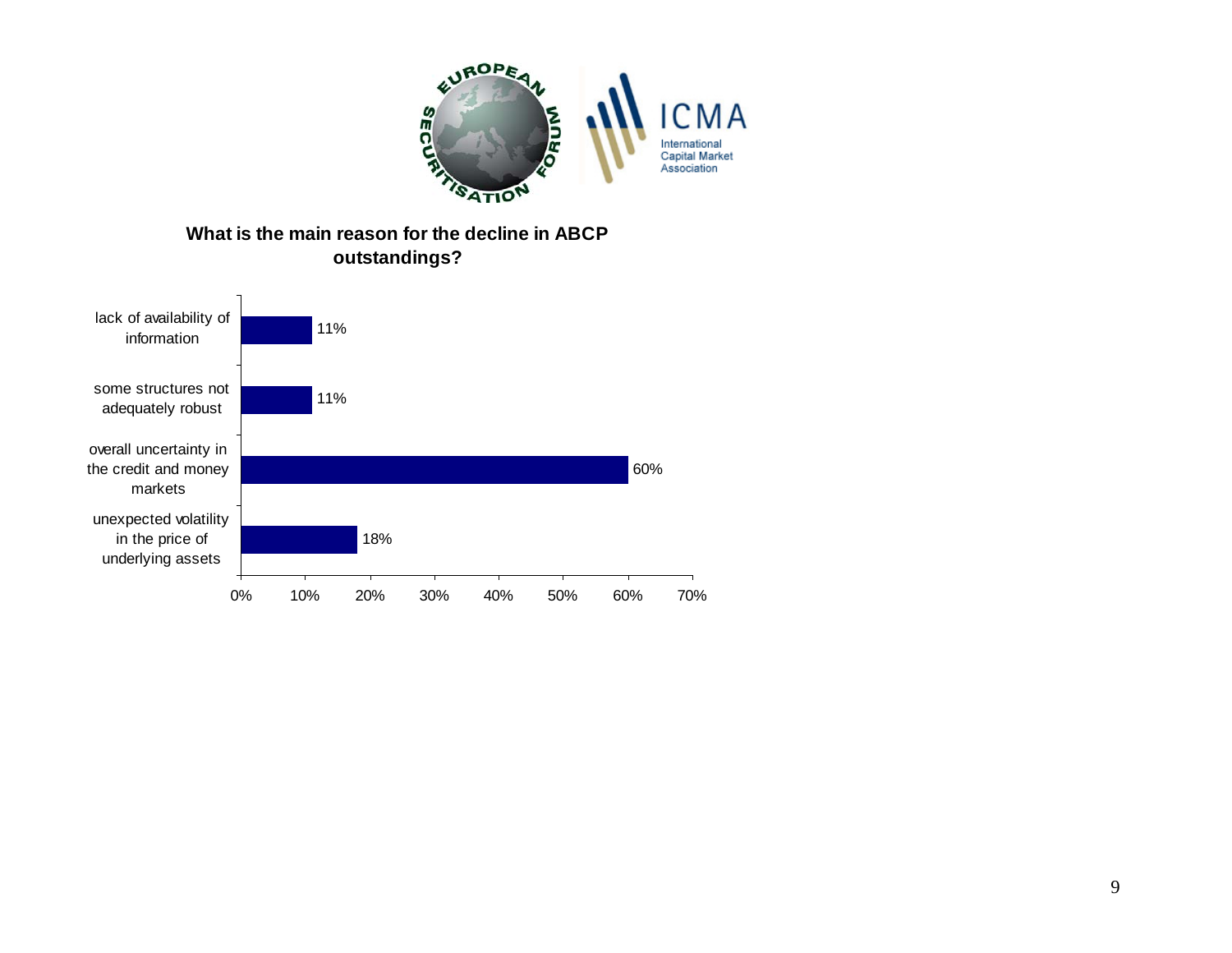

**pool reports, rating agency reports, investors presentations, and conferences are**